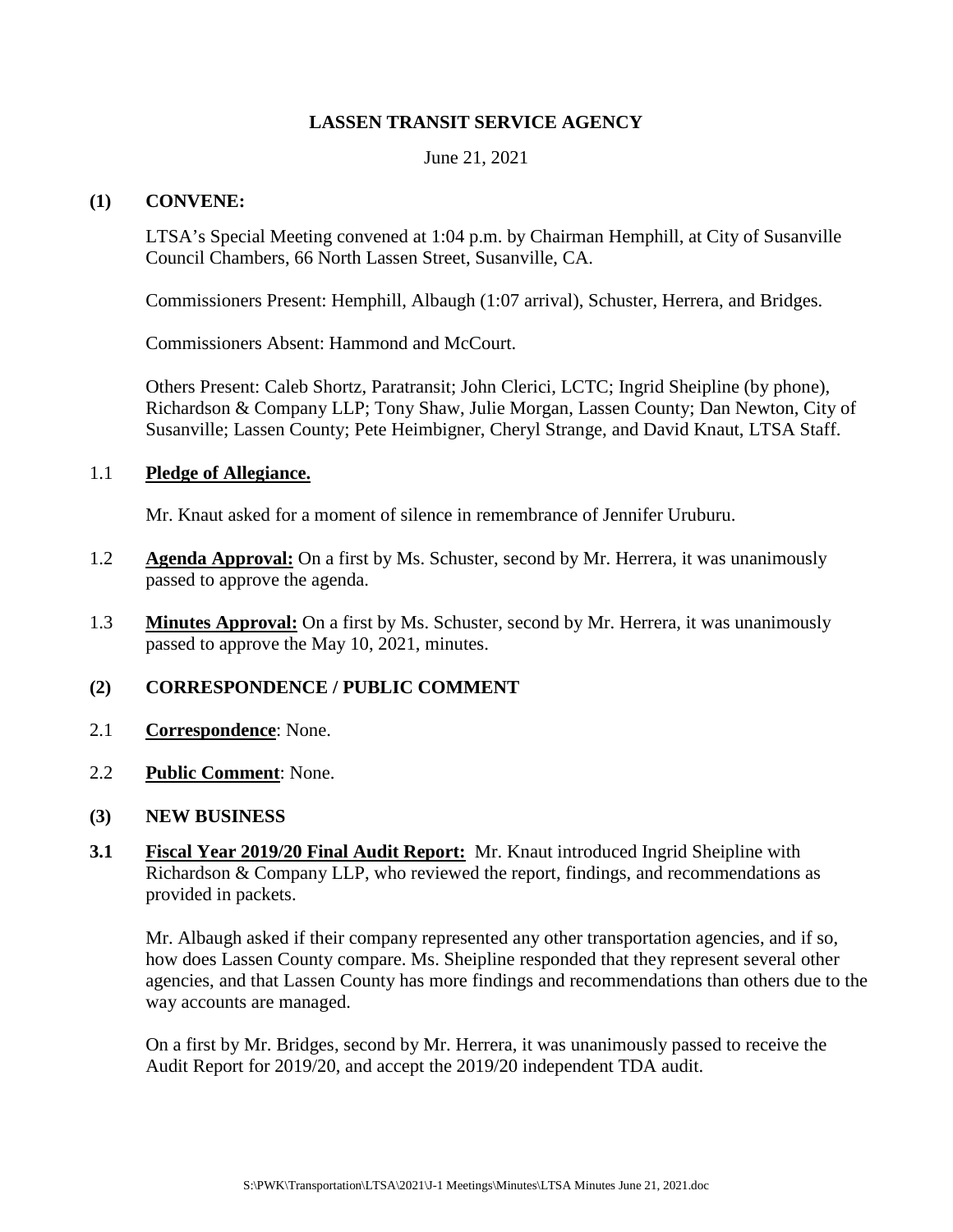**3.2 FY 2021/2022 Fund 570 and Fund 569 Budget:** Mr. Knaut reviewed information as presented in packets.

Discussion was held to clarify price increases in various areas due to higher minimum wage and project materials.

On a first by Mr. Albaugh, second by Ms. Schuster, it was unanimously passed to adopt the LTSA Fiscal Year 2021/22 Operating Budget.

On a first by Mr. Herrera, second by Mr. Albaugh, it was unanimously passed to adopt Resolution 21-001, authorizing the filing of a claim with the Lassen County Transportation Commission for allocation of Transportation Development Act funds for Fiscal Year 2021/22.

**3.3 2021/22 Charter Rates:** Mr. Knaut reviewed information as presented in packets.

Discussion was held regarding charter hour limits.

On a first by Mr. Bridges, second by Mr. Herrera, it was unanimously approved to accept report from staff and adopt Resolution 21-002, 2021/22, Charter Rates.

**3.4 Community Events Resolution:** Mr. Knaut reviewed information as presented in packets.

Gary Felt elaborated on the request for Lassen Crime Stoppers to be added to the list.

On a first by Mr. Bridges, second by Ms. Schuster, it was unanimously passed to accept report from staff, accept the addition of Lassen Crime Stoppers Annual Fundraising Event, and adopt Resolution 21-003, approving 2021/22, annual community events.

**3.5 Purchase of Service Truck:** Mr. Knaut reviewed information as provided in packets.

Discussion was held regarding why purchasing new versus pre-owned will be a better use of funds.

On a fist by Mr. Bridges, second by Ms. Schuster, it was passed to approve purchase of service truck not to exceed the amount of \$71,000.00. Mr. Albaugh opposed.

# **(4) OTHER BUSINESS**

4.1 **Reports by Executive Director and Staff:** Mr. Knaut stated that LTSA will follow the LCTC's meeting schedule.

Mr. Knaut provided an update regarding the contract renewal with Lassen Senior Services.